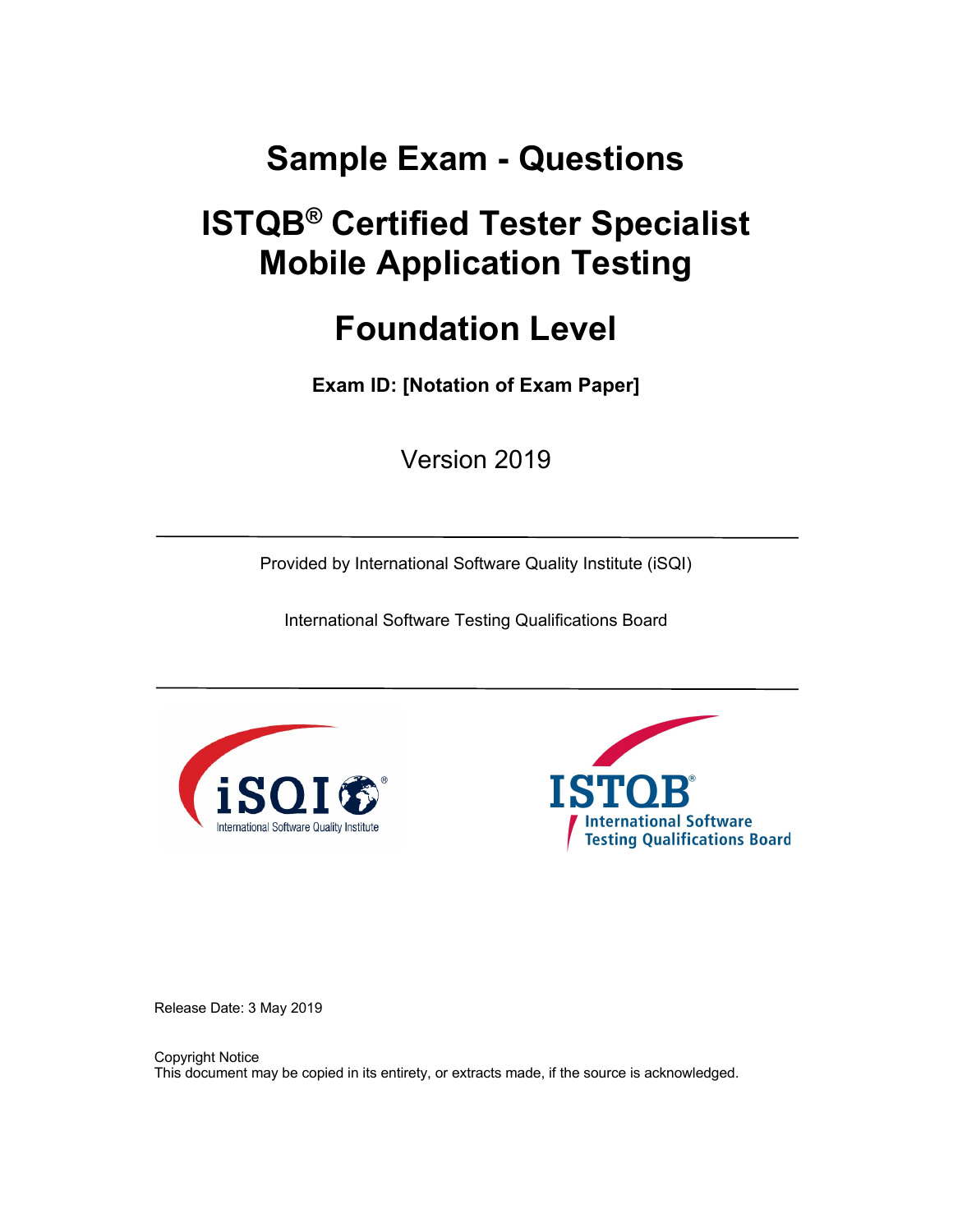

# **Legal**

Copyright © 2019 International Software Testing Qualifications Board (hereinafter called ISTQB®). All rights reserved.

The authors transfer the copyright to the International Software Testing Qualifications Board (hereinafter called ISTQB®). The authors (as current copyright holders) and ISTQB® (as the future copyright holder) have agreed to the following condition of use: Any ISTQB® Member Board may translate this document.

Exam Working Group 2019

# **Document Responsibility**

The ISTQB® Examination Working Group is responsible for this document.

# **Acknowledgements**

This document was produced by a core team from the International Software Testing Qualifications Board Mobile Application Testing Working Group:

Vipul Kocher (chair) Piotr Wicherski (vice-chair)

José Díaz Matthias Hamburg Eran Kinsbruner Björn Lemke Samuel Ouko Tal Pe'er Ralf Pichler Lloyd Roden Nils Röttger Angelina Samaroo Yaron Tsubery

The core team thanks the Examination Working Group review team, the Syllabus Working Group and the National Boards for their suggestions and input.

| Version 2019                                          | Page 2 of 20<br>3 May 2019 |
|-------------------------------------------------------|----------------------------|
| © International Software Testing Qualifications Board |                            |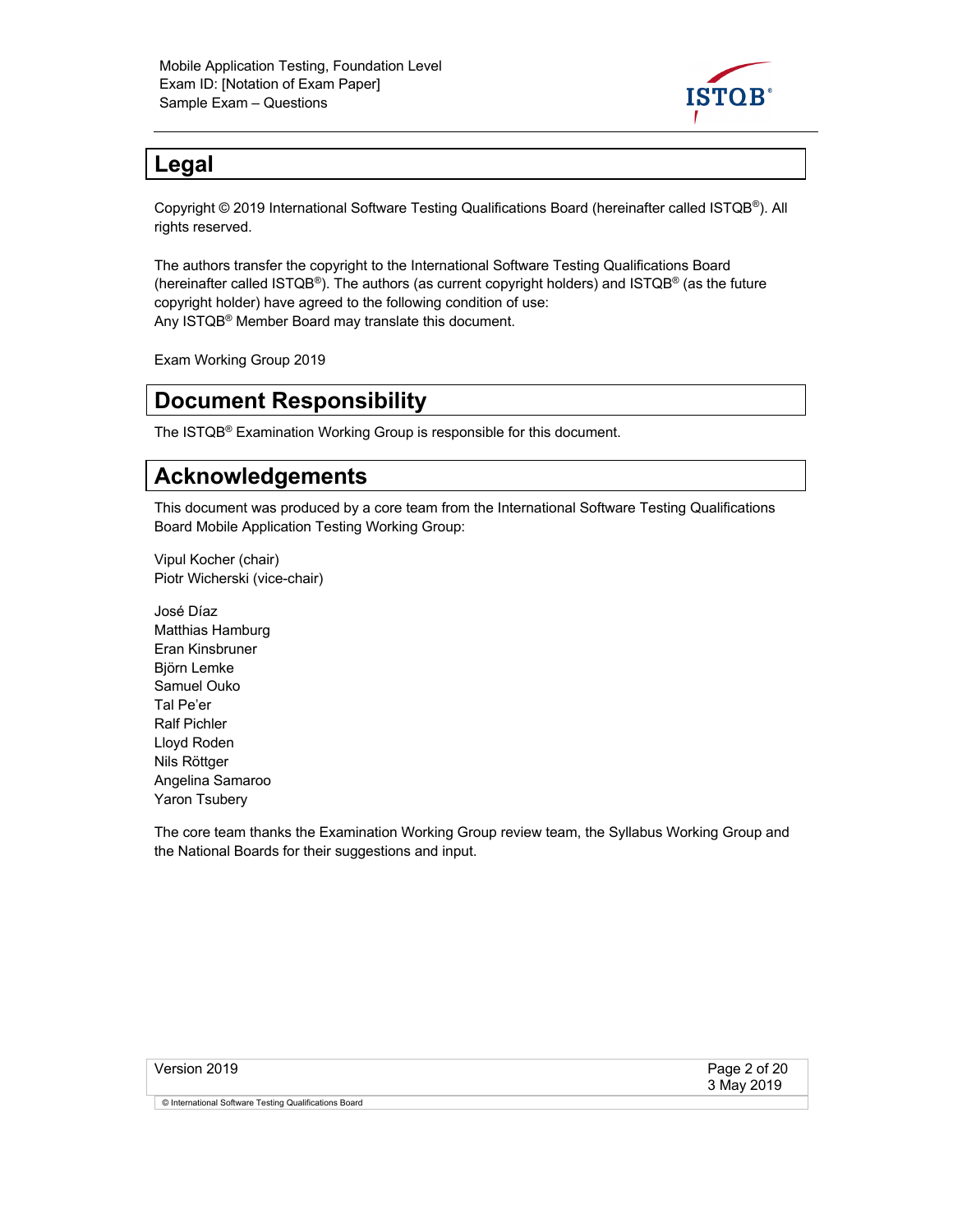

# **Revision History**

| <b>Version</b> | Date            | <b>Remarks</b>             |
|----------------|-----------------|----------------------------|
| <b>Beta</b>    | 27 January 2019 | Beta Release               |
| GA             | 28 March 2019   | <b>GA Release</b>          |
| V2019          | 3 May 2019      | ISTQB <sup>®</sup> Release |

| Version 2019                                          | Page 3 of 20<br>3 May 2019 |
|-------------------------------------------------------|----------------------------|
| © International Software Testing Qualifications Board |                            |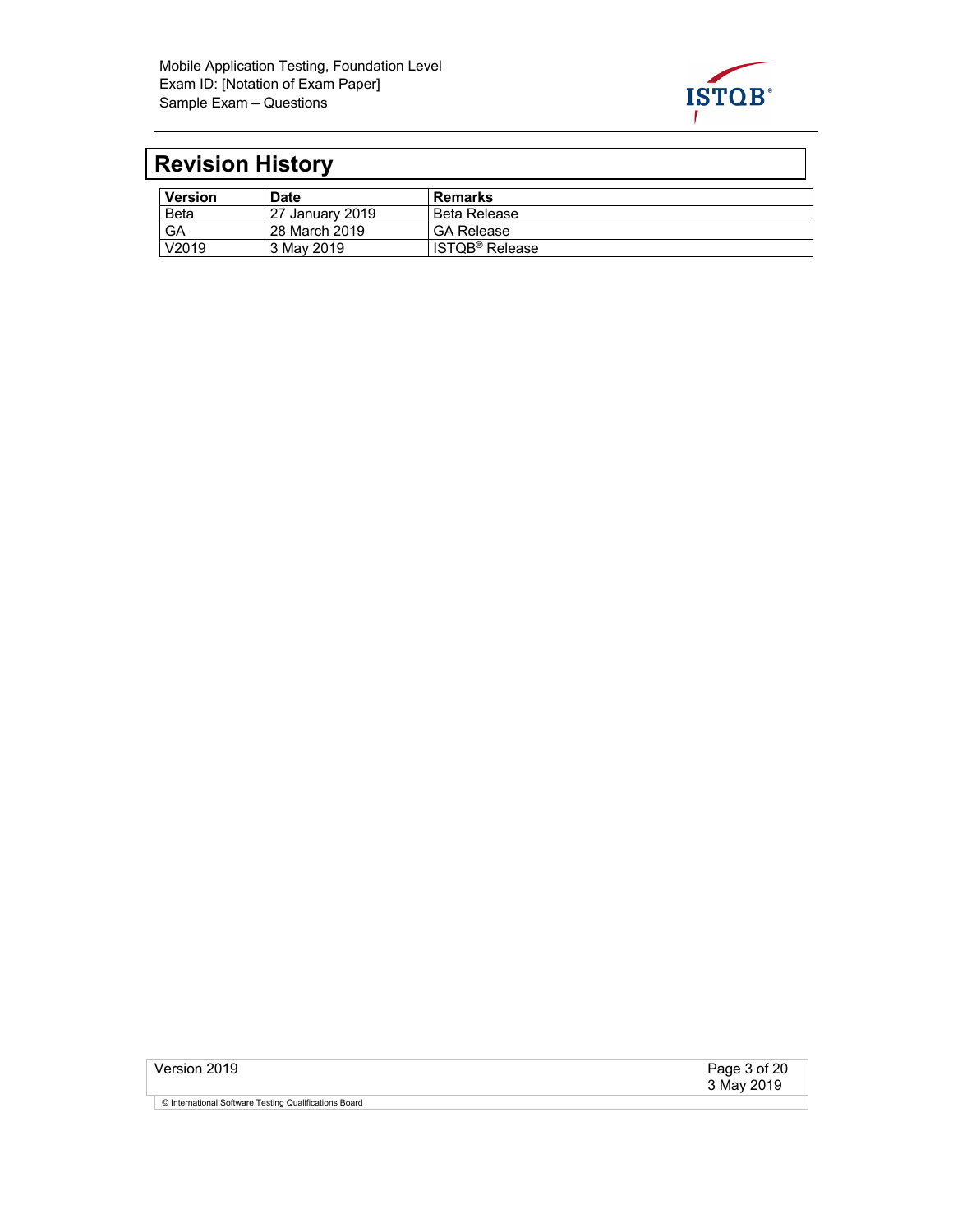

# **Table of Contents**

| Legal                          | $\overline{c}$ |
|--------------------------------|----------------|
| <b>Document Responsibility</b> | $\overline{c}$ |
| <b>Revision History</b>        | $\sqrt{3}$     |
| Acknowledgements               | 6              |
| Introduction                   | $\overline{7}$ |
| Purpose of this document       | $\overline{7}$ |
| Instructions                   | $\overline{7}$ |
| Questions                      | 8              |
| Question #1 (1 Point)          | 8              |
| Question #2 (1 Point)          | 8              |
| Question #3 (1 Point)          | 8              |
| Question #4 (1 Point)          | 9              |
| Question #5 (1 Point)          | 9              |
| Question #6 (1 Point)          | 9              |
| Question #7 (1 Point)          | 10             |
| Question #8 (1 Point)          | 10             |
| Question #9 (1 Point)          | 10             |
| Question #10 (1 Point)         | 10             |
| Question #11 (1 Point)         | 11             |
| Question #12 (1 Point)         | 11             |
| Question #13 (1 Point)         | 11             |
| Question #14 (1 Point)         | 12             |
| Question #15 (1 Point)         | 12             |
| Question #16 (1 Point)         | 13             |
| Question #17 (1 Point)         | 13             |
| Question #18 (1 Point)         | 13             |
| Question #19 (1 Point)         | 14             |
| Question #20 (1 Point)         | 14             |
| Question #21 (1 Point)         | 14             |
| Question #22 (1 Point)         | 14             |
| Question #23 (1 Point)         | 15             |
| Question #24 (1 Point)         | 15             |
| Question #25 (1 Point)         | 15             |
|                                |                |

Version 2019 Page 4 of 20<br>3 May 2019 © International Software Testing Qualifications Board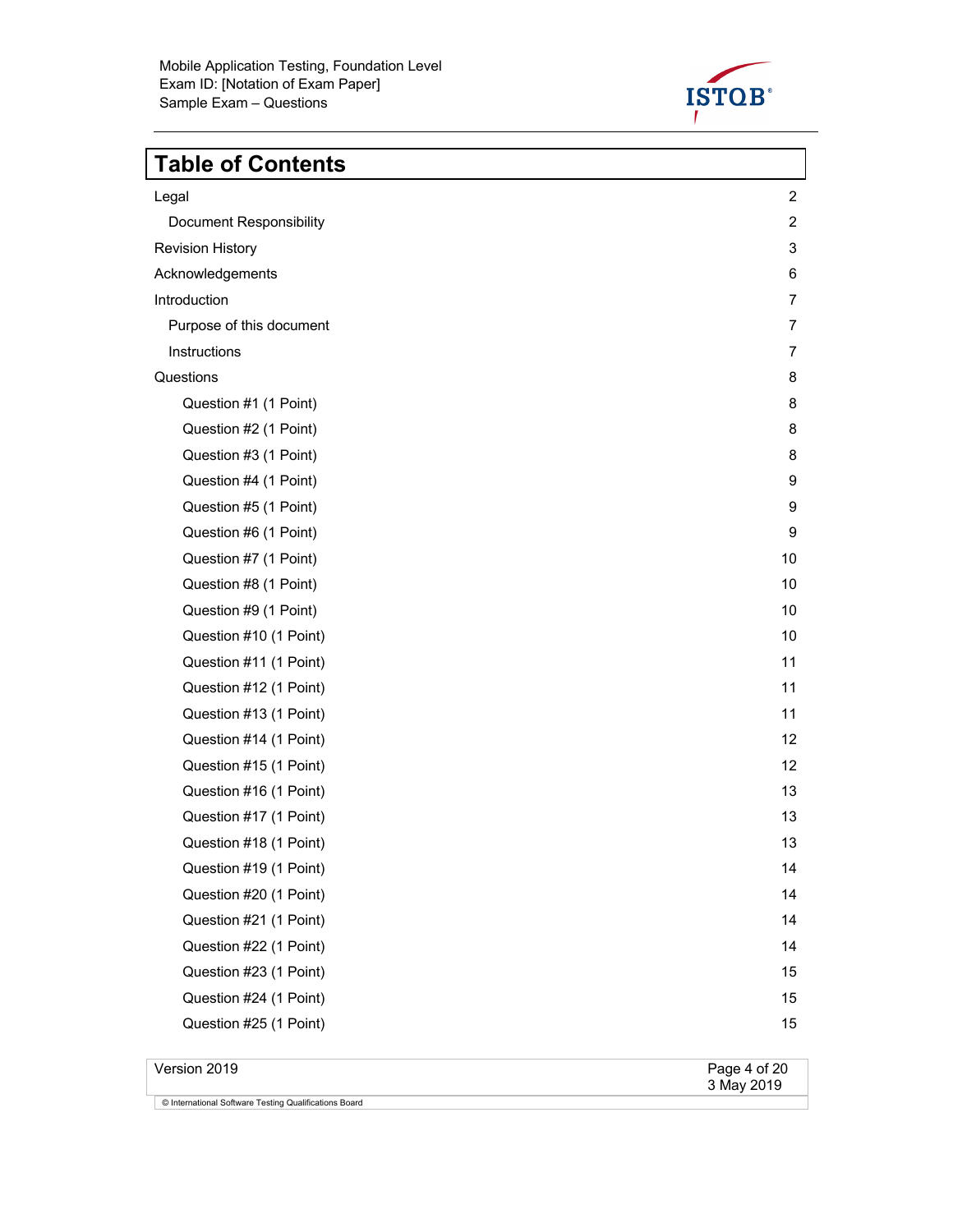

| Question #26 (1 Point) | 16 |
|------------------------|----|
| Question #27 (1 Point) | 16 |
| Question #28 (1 Point) | 16 |
| Question #29 (1 Point) | 16 |
| Question #30 (1 Point) | 17 |
| Question #32 (1 Point) | 17 |
| Question #33 (1 Point) | 18 |
| Question #34 (1 Point) | 18 |
| Question #35 (1 Point) | 18 |
| Question #36 (1 Point) | 19 |
| Question #37 (1 Point) | 19 |
| Question #38 (1 Point) | 20 |
| Question #39 (1 Point) | 20 |
| Question #40 (1 Point) | 20 |

| Version 2019                                          | Page 5 of 20<br>3 May 2019 |
|-------------------------------------------------------|----------------------------|
| © International Software Testing Qualifications Board |                            |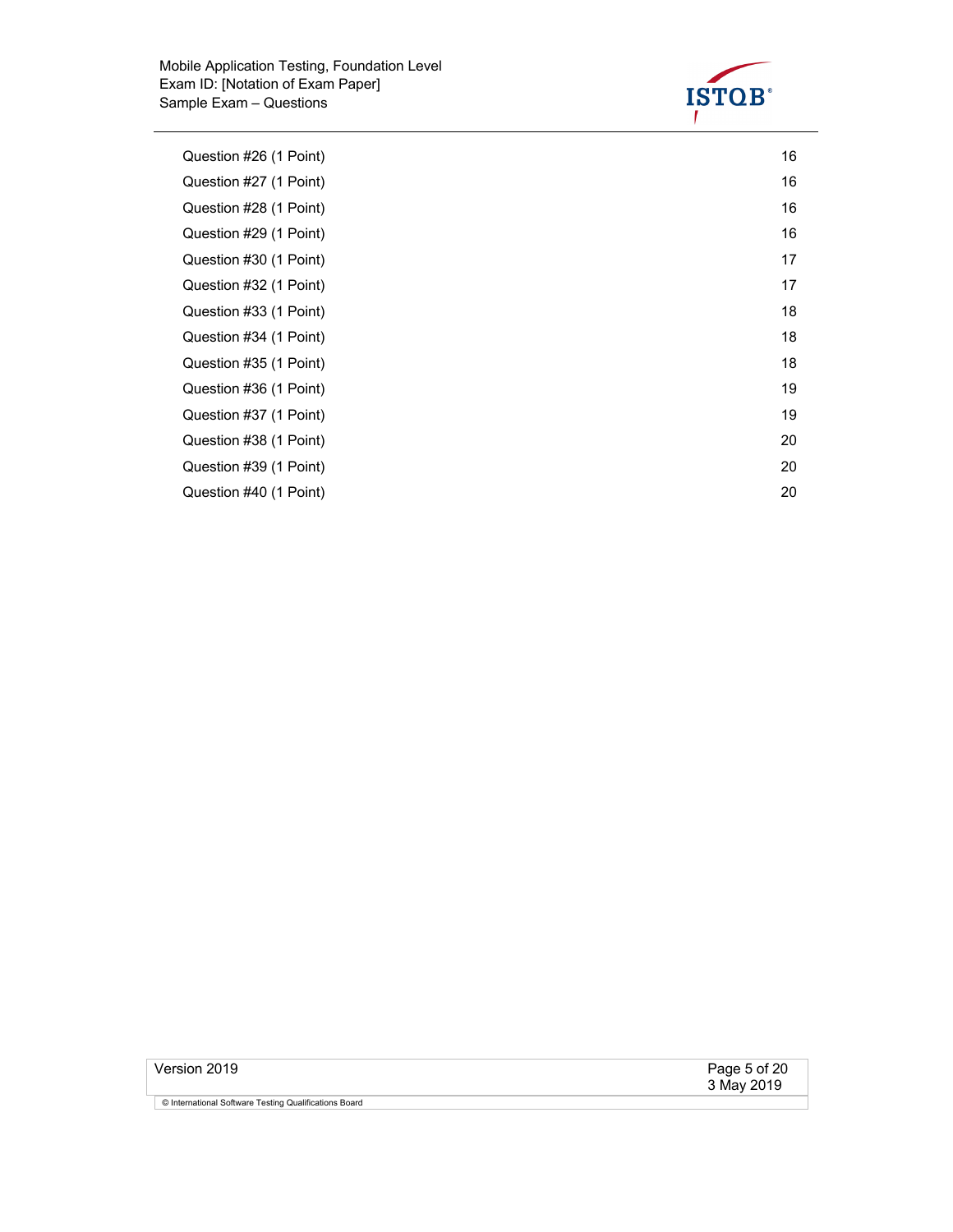

# **Acknowledgements**

This document was produced by a core team from the International Software Testing Qualifications Board Mobile Application Testing Working Group.

Vipul Kocher (chair), Piotr Wicherski (vice-chair), José Díaz, Matthias Hamburg, Eran Kinsbruner, Björn Lemke, Samuel Ouko, Tal Pe'er, Ralf Pichler, Lloyd Roden, Nils Röttger, Angelina Samaroo, Yaron Tsubery

The core team thanks the review team for their suggestions and input.

The following persons participated in the reviewing, commenting or balloting of this syllabus:

Graham Bath, Geza Bujdoso, Jean-Baptiste Crouigneau, Chaonian Guo, Wim Decoutere, Attila Gyuri, Matthias Hamburg, Ine Lutterman, Ingvar Nordström, Meile Posthuma, Nishan Portoyan, Emilie Potin-Suau, Chaobo Shang, Klaus Skafte, Marco Sogliani, Péter Sótér, Michael Stahl, Lucjan Stapp, Chris Van Bael, Salinda Wickramasinghe, Minghui Xu

This document was formally released by the ISTQB® on 3 May 2019.

| Version 2019                                          | Page 6 of 20<br>3 May 2019 |
|-------------------------------------------------------|----------------------------|
| © International Software Testing Qualifications Board |                            |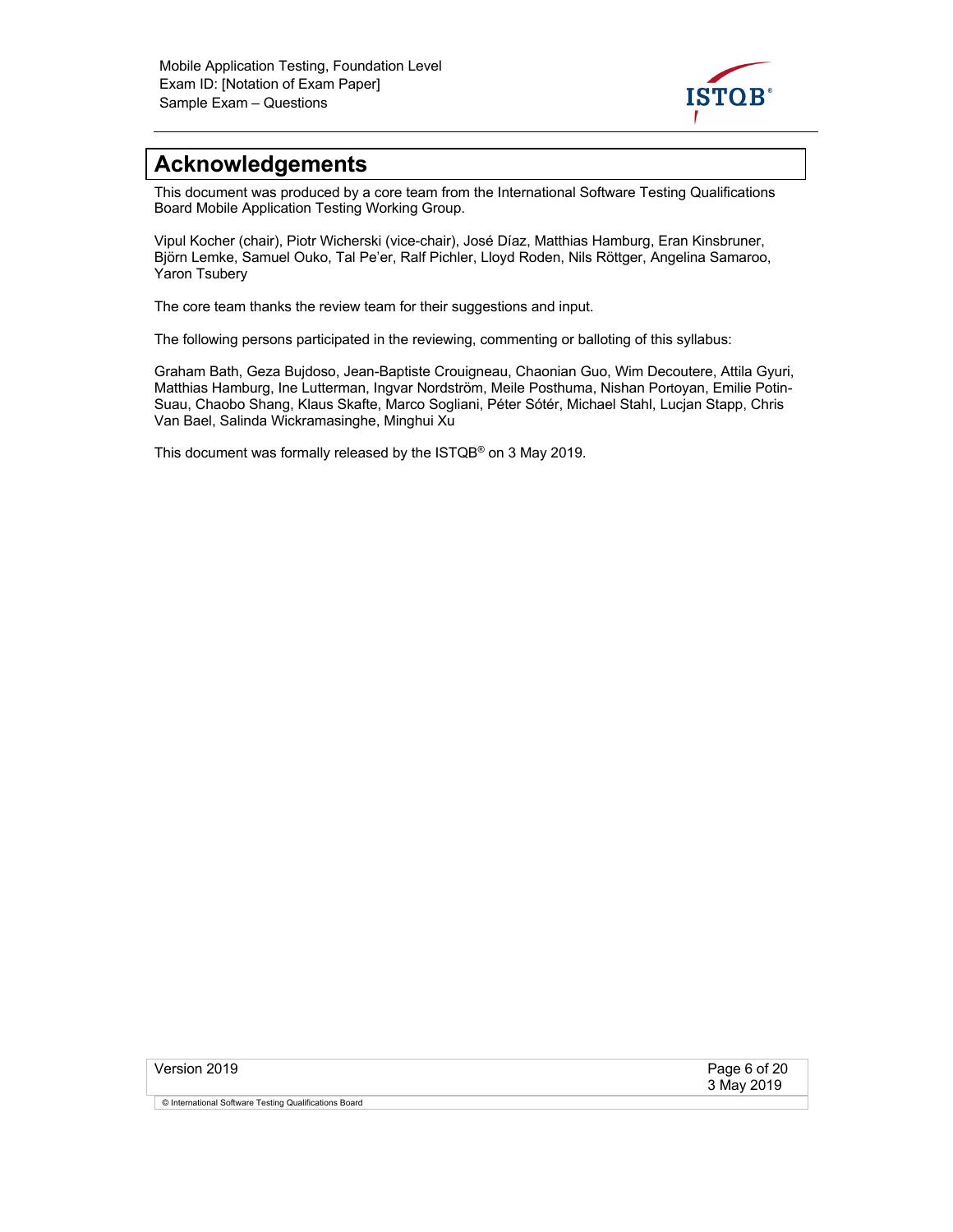

# **Introduction**

#### Purpose of this document

The sample questions in this document have been created by a team of subject-matter experts and experienced question writers with the aim of assisting ISTQB<sup>®</sup> Member Boards and Exam Boards in their question writing activities.

These questions cannot be used as-is in any official examination, but they should serve as guidance for question writers. Given the wide variety of formats and subjects, these sample questions should offer many ideas for the individual Member Boards on how to create good questions and appropriate answer sets for their examinations.

#### **Instructions**

The question and answer sets are organized in the following way:

- Learning objective and K-level
- Question including any scenario followed by the question stem (The question is contained in a separate document)
- Answer Set (The answer set is contained in the document)
- Correct answer including justification of the answers

| Version 2019                                          | Page 7 of 20<br>3 May 2019 |
|-------------------------------------------------------|----------------------------|
| © International Software Testing Qualifications Board |                            |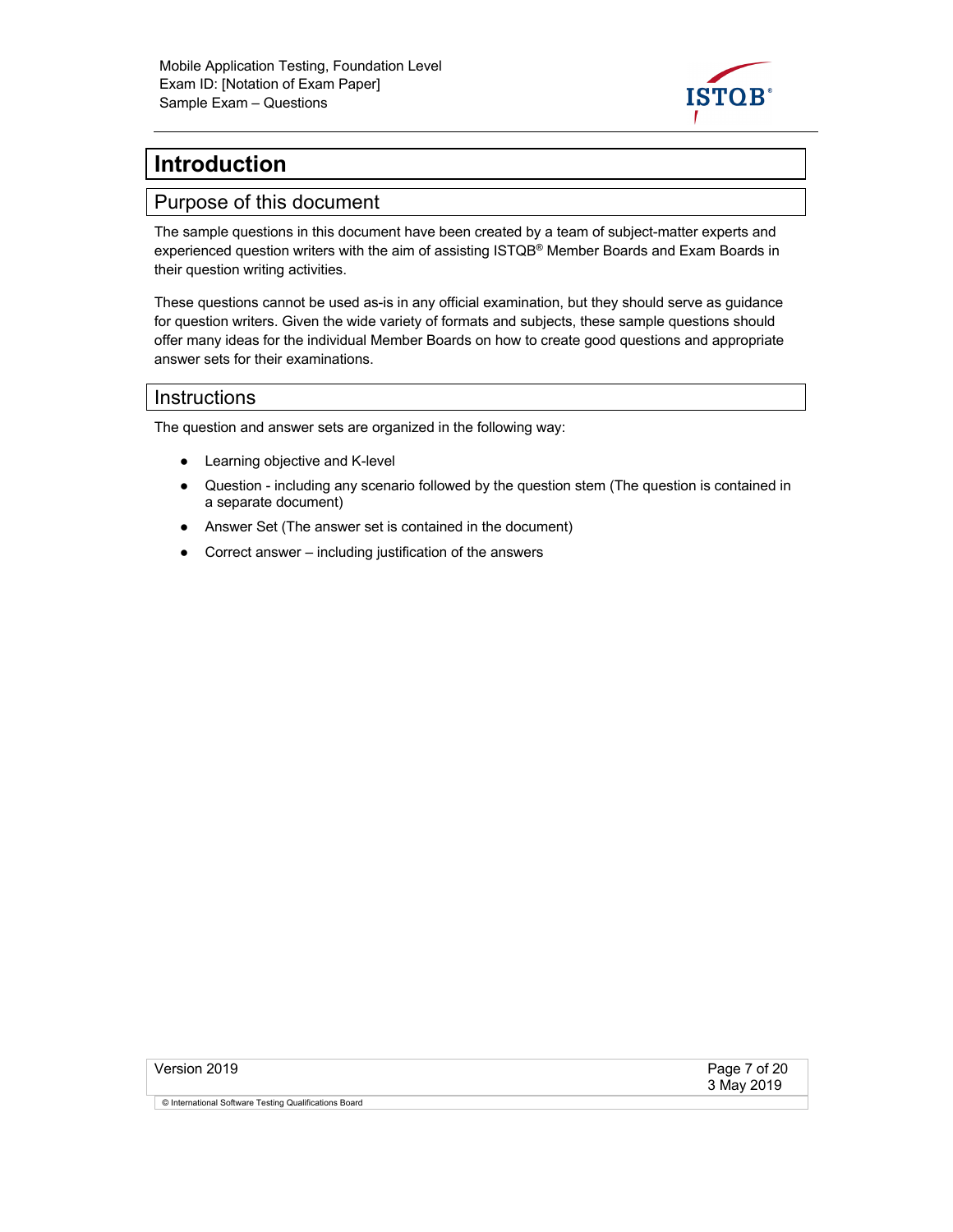

# **Questions**

#### **Question #1 (1 Point)**

You are the quality specialist in a mobile application development team. For which of the following would mobile analytics data be used in the test strategy or test plan?

- a) To define the expected user base of the application.
- b) To derive test levels, test cases and test data.
- c) To select the device portfolio and prioritization for test execution.
- d) To select the application type and development model to follow.

Select ONE option.

#### **Question #2 (1 Point)**

Your team is developing a free-use application that collects publicly available news from user selected sources so that the user has a single place to read all the news from his/her favorite sources. Based on this information, which of the following business models is MOST appropriate?

- a) Freemium application.
- b) Advertisement-based application.
- c) Paid application.
- d) Transaction-based application.

Select ONE option.

#### **Question #3 (1 Point)**

Which of the following statements is true for feature phones?

- a) Feature phones provide limited support for app installation.
- b) Feature phones are similar to smart phones but bigger.
- c) Feature phones are the next generation smartphones, with extended functionality.
- d) Feature phones have cameras, GPS and other sensors built in.

| Version 2019                                          | Page 8 of 20<br>3 May 2019 |
|-------------------------------------------------------|----------------------------|
| © International Software Testing Qualifications Board |                            |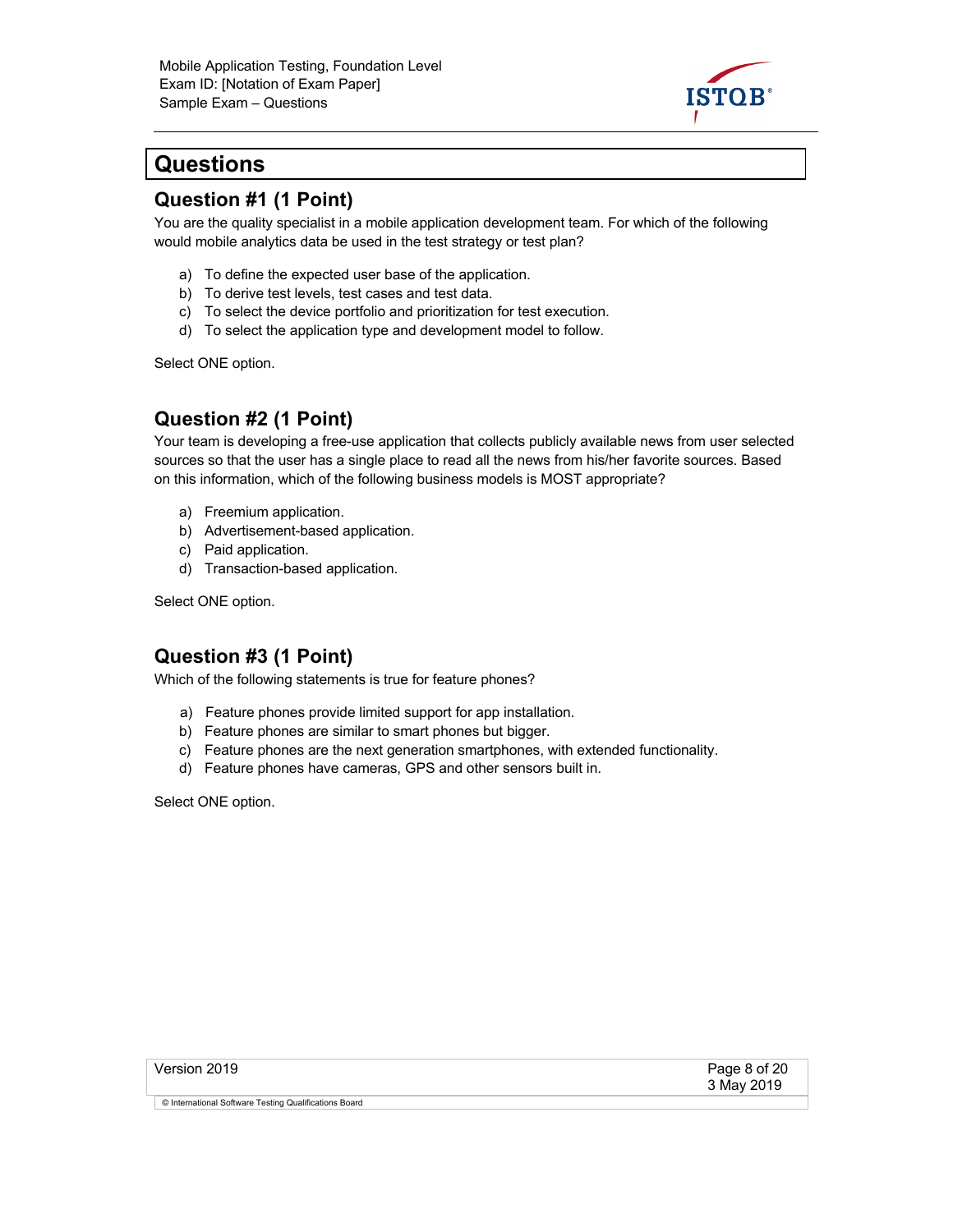

## **Question #4 (1 Point)**

Your team develops an Android game utilizing many device features such as camera, GPS and device orientation. Which of the following types of application is MOST suitable, if the precise use of device specific features is essential?

- a) Hybrid app.
- b) Mobile web app.
- c) Native app.
- d) Desktop app.

Select ONE option.

## **Question #5 (1 Point)**

Your team develops an iOS app that is used to register users, their e-mail and street addresses. The data is transferred to a server and provides registered users with samples of physical products, shipped via normal mail. Which of the following are appropriate architectural decisions for this app?

- i. Always connected.
- ii. Native app.
- iii. Store and forward.
- iv. Cellular data.
- v. Web app.

| a) True: iii, v | False: i, ii, iv |
|-----------------|------------------|
|                 |                  |

- b) True: ii, iv False: i, iii, v
- c) True: i, iv False: ii, iii, v
- d) True: ii, iii False: i, iv, v

Select ONE option.

# **Question #6 (1 Point)**

Your analytics data shows that all your users use iPhone. Which of the following decisions is MOST appropriate for your test strategy if you have a low risk app?

- a) Use remote device access service.
- b) Use single platform strategy.
- c) Use maximum coverage strategy.
- d) Use iOS simulators only.

| Version 2019                                          | Page 9 of 20<br>3 May 2019 |
|-------------------------------------------------------|----------------------------|
| © International Software Testing Qualifications Board |                            |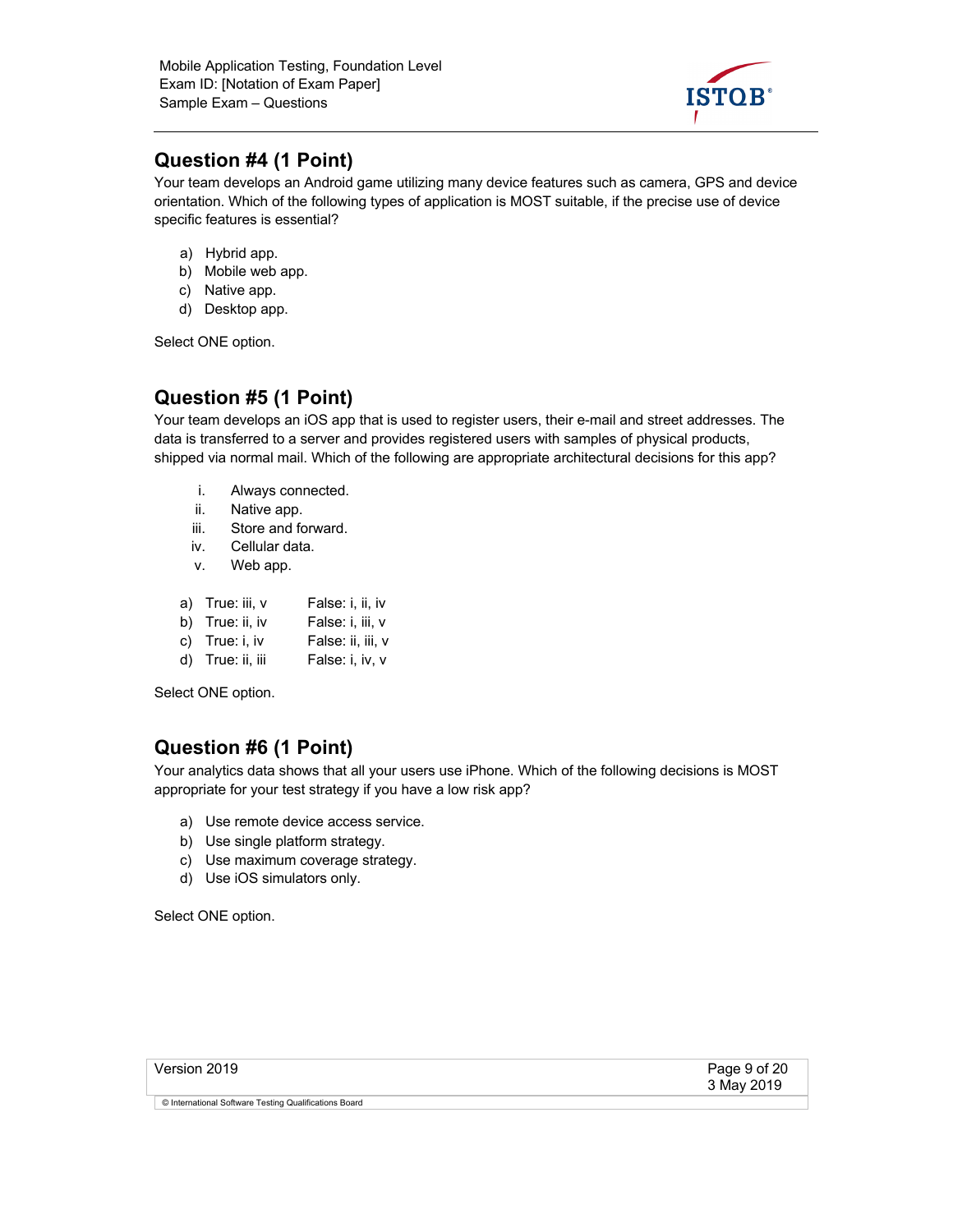

## **Question #7 (1 Point)**

Which of the following is NOT a challenge when testing mobile apps?

- a) Unknown command parameters for application startup altering the app's behavior.
- b) Diverse users and user groups.
- c) Multiple network types and network providers.
- d) Non-availability of newly launched devices necessitating the use of emulators/simulators.

Select ONE option.

#### **Question #8 (1 Point)**

A company has decided to use crowd testing. Which of the following risks is mitigated by this decision?

- a) Non-availability of important stakeholders during development.
- b) Cost of supporting multiple platforms.
- c) Non-availability of important devices during testing.
- d) Good reviews in the platform provider's app store.

Select ONE option.

#### **Question #9 (1 Point)**

When testing a native app using different device features, which of the following device hardware is LEAST needed to be in focus when performing the tests?

- a) WLAN module.
- b) Integrated speakers.
- c) Built-in camera.
- d) Headphone access.

Select ONE option.

#### **Question #10 (1 Point)**

Which of the following is NOT a potential effect of overheating of a mobile device when testing it?

- a) Application becomes slow.
- b) Features of the application stop working.
- c) De-installation of the app.
- d) Incorrect functionality of apps.

| Version 2019                                          | Page 10 of 20<br>3 May 2019 |
|-------------------------------------------------------|-----------------------------|
| © International Software Testing Qualifications Board |                             |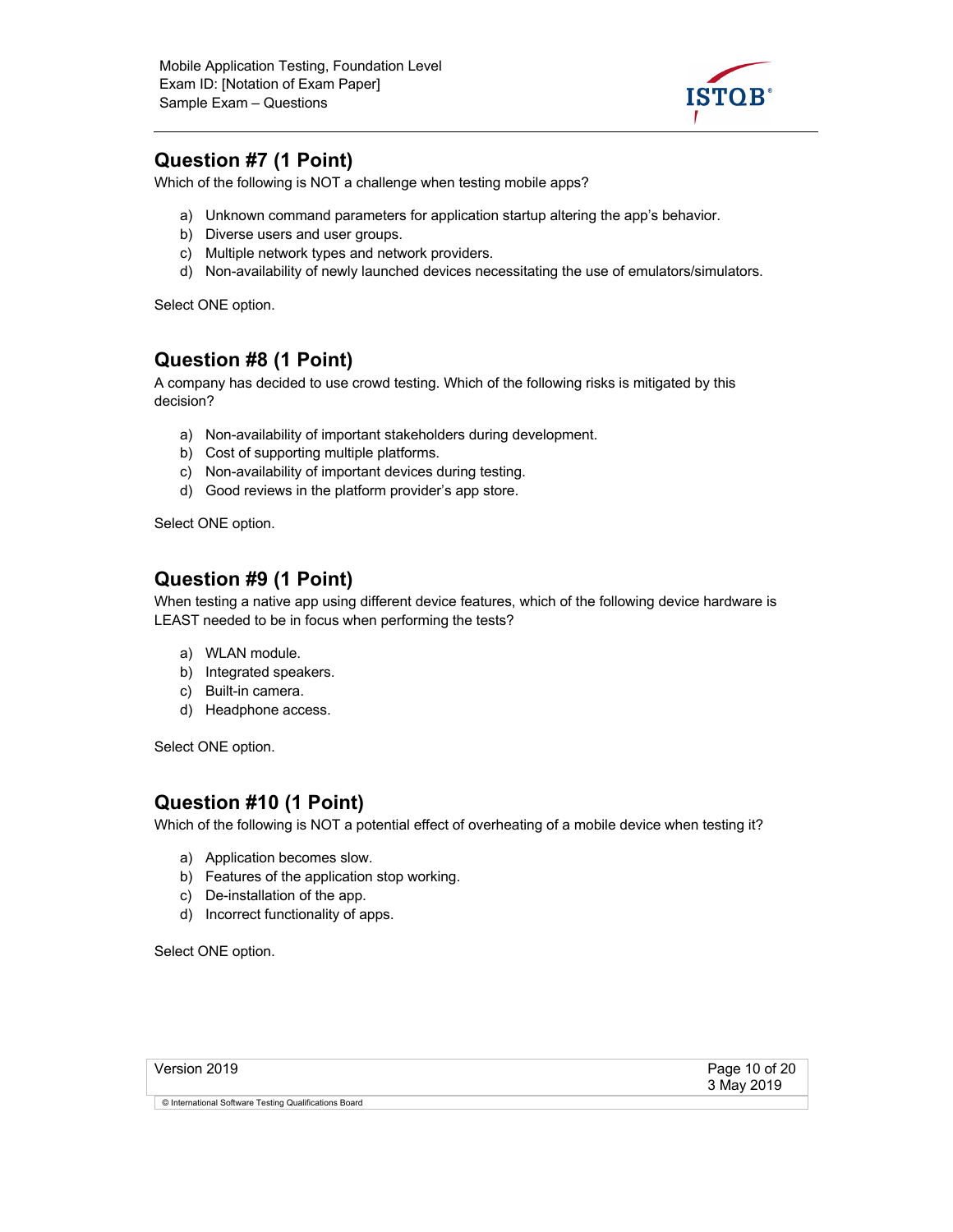

#### **Question #11 (1 Point)**

Which of the following statements is NOT a valid scenario for testing a mobile device regarding input sensors?

- a) Verifying the quality of the received GPS signal.
- b) Testing for correct functionality of the gyroscope.
- c) Validating data provided by the motion sensor.
- d) Correct screen size in landscape and portrait modes.

Select ONE option.

#### **Question #12 (1 Point)**

Which of the following options contains tests which ONLY relate to different input methods?

- a) Swiping to the next screen, double tapping on a button, scanning a QR code, recording audio.
- b) Taking a photo with the camera, using a soft keyboard, printing the content of a screen, using GPS coordinates.
- c) Dragging an object on the screen, opening another application, capturing of images, sending an SMS to a friend.
- d) Displaying geo location data, performing distance measurements, using a TV remote app, capturing videos from the internet.

Select ONE option.

# **Question #13 (1 Point)**

You are working as a mobile tester for a company which is developing a navigation app. One of the requirements is that the app should run in both portrait and landscape modes whilst providing the same features to the user in an accurate way. Which of the following lists the BEST aspects to take into account for verifying correct functionality when switching screen orientation?

- a) Motion sensor, security issues, correctness of output data.
- b) Usability issues, retaining input data, maintenance of current state.
- c) Various switches in screen orientation, performance issues, user interface features.
- d) WLAN interrupts, rendering issues in the graphical user interface, loss of entered data.

| Version 2019                                          | Page 11 of 20<br>3 May 2019 |
|-------------------------------------------------------|-----------------------------|
| © International Software Testing Qualifications Board |                             |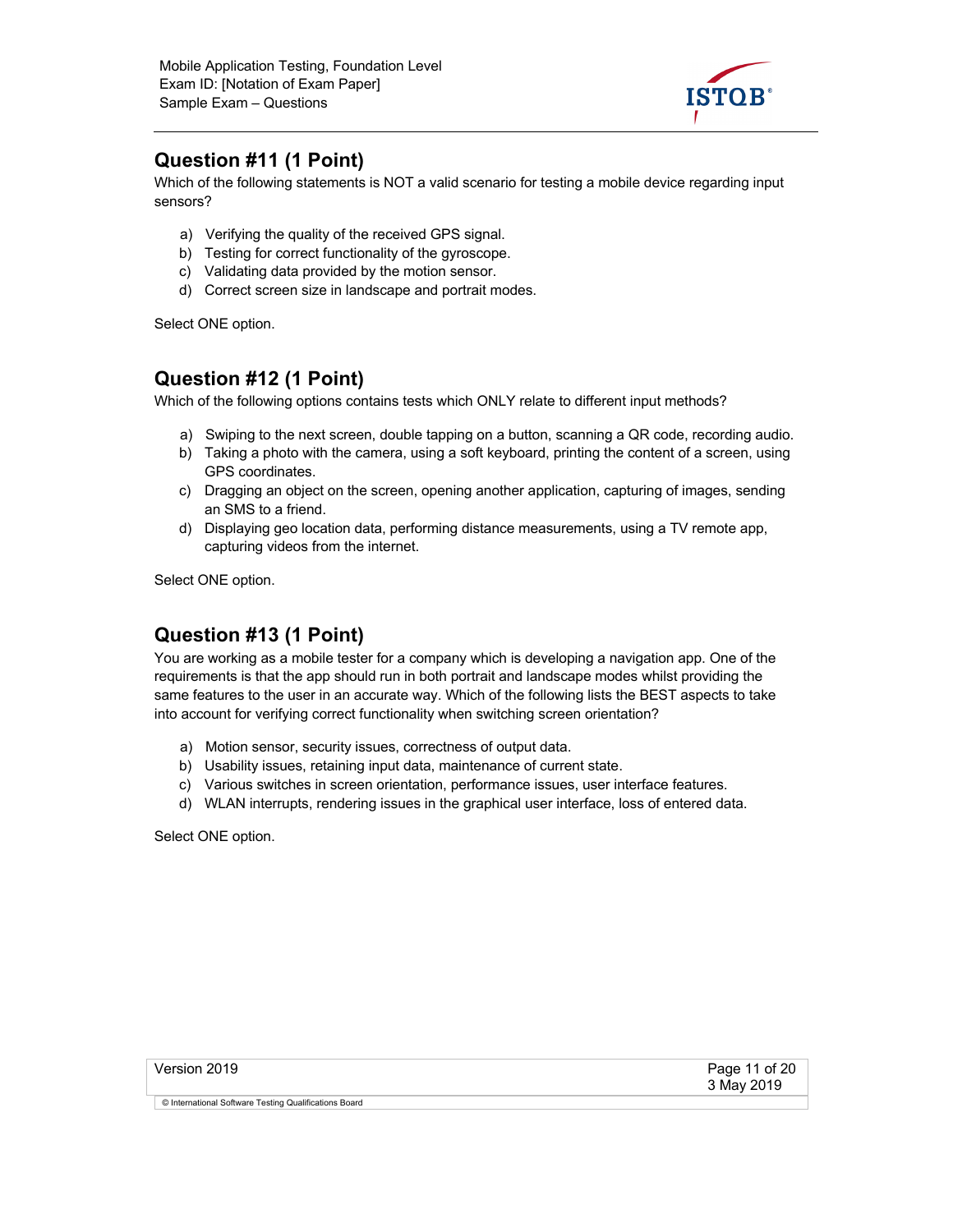

## **Question #14 (1 Point)**

As test manager you are working for bank company which is developing a new release of its online banking software. This software is realized as a web application. During the preparation of suitable tests, you are focusing on the app's fault tolerance according user-initiated interrupts. Which of the following tests scenarios would you choose at BEST for this purpose?

- i. Displaying low battery warnings.
- ii. Setting mobile devices in standby mode.
- iii. Accepting incoming voice calls.
- iv. Low memory notification.
- v. Setting device in do-not-disturb mode.
- a)  $i ii iii$
- b)  $i ii iv$
- c)  $\mathsf{ii} \mathsf{iii} \mathsf{iv}$
- d)  $ii iii v$

Select ONE option.

#### **Question #15 (1 Point)**

A health insurance company released an updated version of its customer app. The update includes a feature which scans a pharmacy bill and sends it directly to the health insurance company for payment. However, when the customers installed the update, they found that the camera couldn't be invoked to scan the bills. This bug was reported and fixed. Now new tests need to be prepared and executed, and retesting needs to be performed.

Which of the following tests will you execute as the MOST IMPORTANT test in the given scenario?

- a) Test for performance.
- b) Test for accessibility.
- c) Test for access permission.
- d) Test for installation.

| Version 2019                                          | Page 12 of 20<br>3 May 2019 |
|-------------------------------------------------------|-----------------------------|
| © International Software Testing Qualifications Board |                             |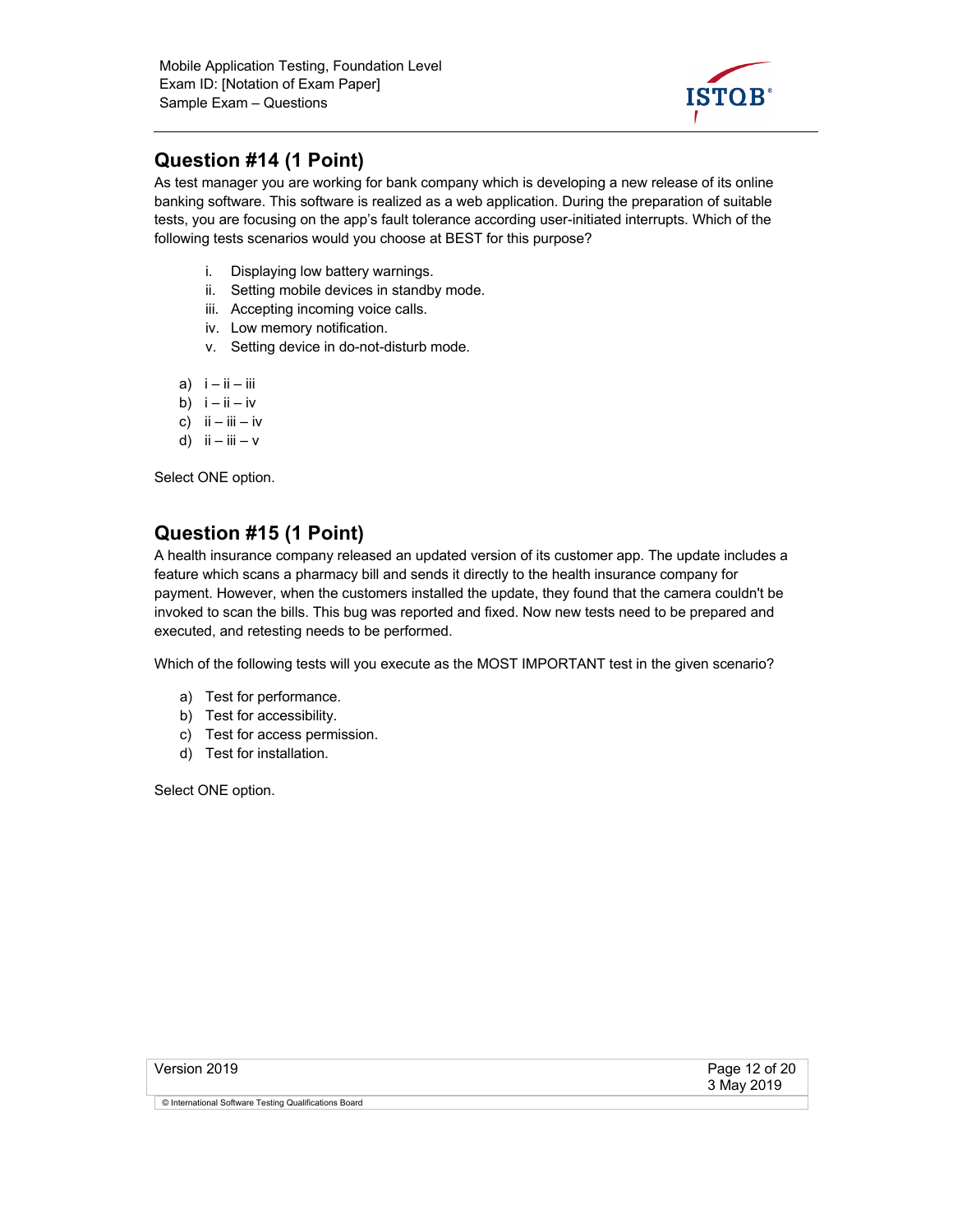

# **Question #16 (1 Point)**

Your company is providing a news massaging app including a notification feature for displaying breaking news with deep linking to the relevant news page in the app itself. Recently some users of the app complained about a delayed display or even the complete absence of the expected notifications of breaking news. The root cause of this defect was identified by the developers and fixed. In your role as a mobile tester, which functional tests would you take into account to validate the correct working of the fixed version of the app?

- i. Correct displaying of the notification when the app is in the background.
- ii. Running the application under low battery conditions.
- iii. Testing the performance of the app whilst displaying the notification.
- iv. Performing of usability tests related to the fixed version of the app.
- v. Testing the deep linking to the correct news page of the app.
- a)  $i iv v$
- b)  $i ii iv$
- c)  $i ii v$
- d)  $ii iii iv$

Select ONE option.

## **Question #17 (1 Point)**

Your company is developing a new version of a hybrid app for price comparison. This app consists of feature-rich functionalities in quick-access links. As a mobile tester, it is your task to verify the failurefree working of these quick-access links. Which of the following is the BEST approach to take?

- a) Verifying the correct behavior of force-touch functionality of an iOS app.
- b) Assuring the presence of favorite bookmarks in Mobile Chrome on Android OS.
- c) Verifying that all hardware keys of a mobile device work as expected.
- d) Using a suitable tool for identifying broken links in the mobile web app.

Select ONE option.

#### **Question #18 (1 Point)**

You are testing a native iOS app that uses various sensors. Which of the following test types do NOT apply?

- a) Performance testing.
- b) Testing for utilization of device features.
- c) Cross-browser testing.
- d) Device compatibility testing.

| Version 2019                                          | Page 13 of 20<br>3 May 2019 |
|-------------------------------------------------------|-----------------------------|
| © International Software Testing Qualifications Board |                             |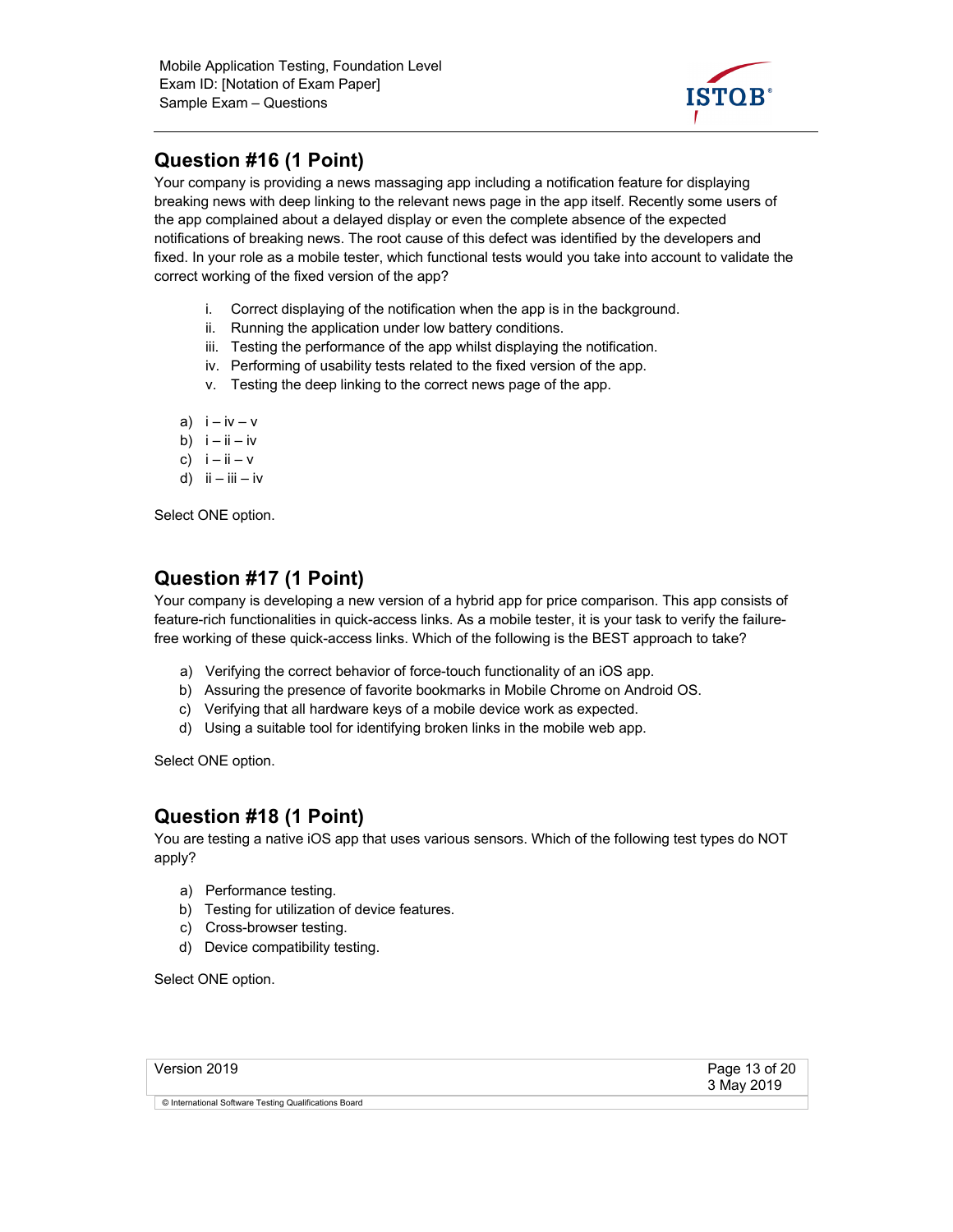

### **Question #19 (1 Point)**

Which of the following is a typical test type for testing interoperability with OS versions?

- a) Testing for security issues.
- b) Testing for performance problems.
- c) Testing for accessibility standards.
- d) Testing for backward compatibility.

Select ONE option.

#### **Question #20 (1 Point)**

Which of the following is a PRIMARY test goal when performing tests for co-existence of an system under test (SUT) with other apps on the device?

- a) Verifying that the SUT does not harm any user data.
- b) Identifying existing security issues on the device.
- c) Assessing usability problems in the SUT.
- d) Testing if the SUT meets accessibility standards.

Select ONE option.

#### **Question #21 (1 Point)**

You are developing a test approach for performing connectivity tests on different types of mobile devices. Which of the following should NOT be in scope for this approach?

- a) Switching from GSM to flight mode and back to GSM.
- b) Initiating a payment transaction via NFC.
- c) Using Bluetooth for pairing with a wearable device.
- d) Connecting a USB cable with a power supply.

Select ONE option.

#### **Question #22 (1 Point)**

You are assigned the task of installation testing for an Android application. Which of the following installation tests should NOT be used?

- a) Executing App-Installer.exe.
- b) Install by connecting the device to a PC and running commands for installation.
- c) Installation from Google Play Beta Program.
- d) Sideloading by providing the installation package on an SD-Card and executing from within the device file system.

| Version 2019                                          | Page 14 of 20<br>3 May 2019 |
|-------------------------------------------------------|-----------------------------|
| © International Software Testing Qualifications Board |                             |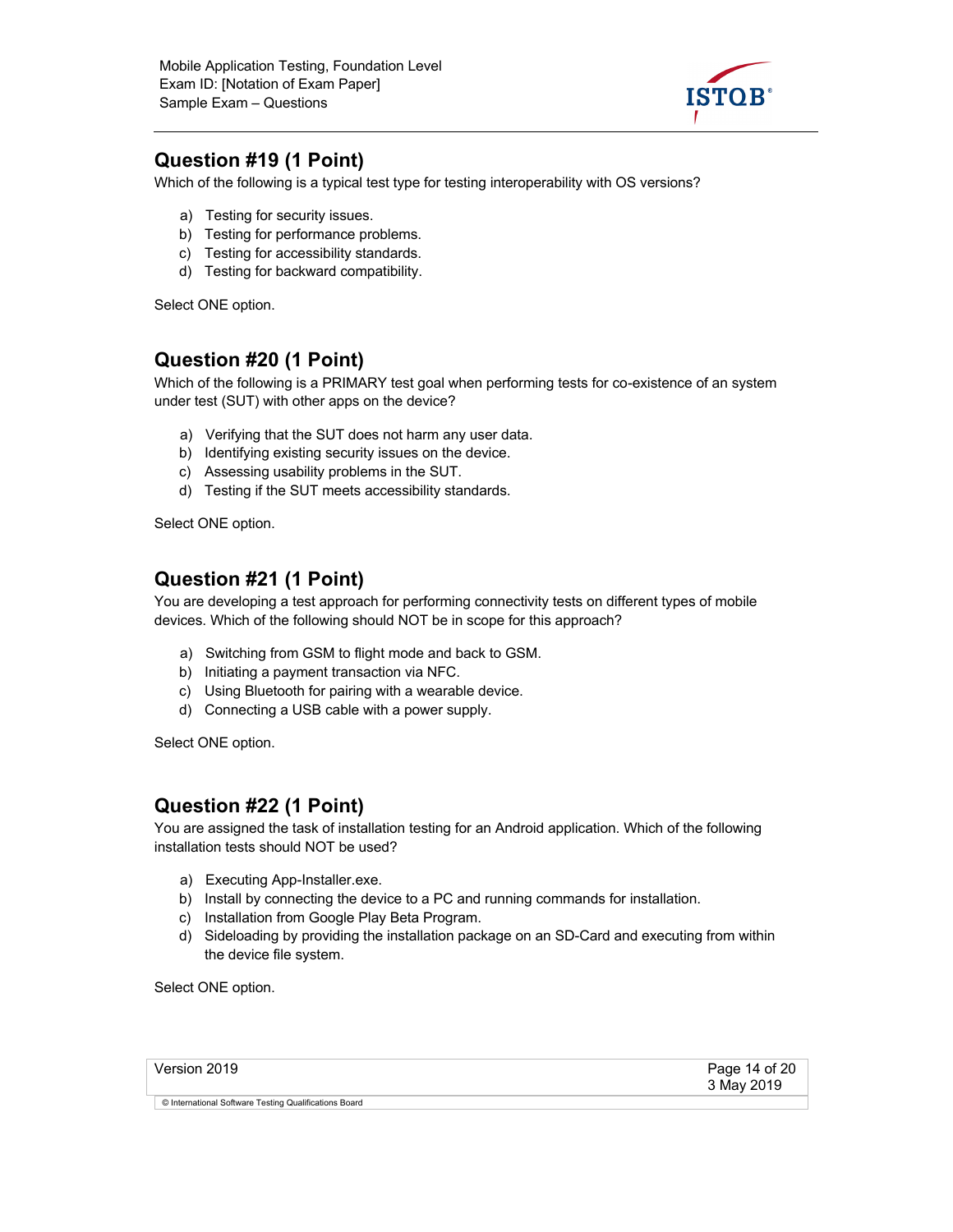

#### **Question #23 (1 Point)**

Which of the following are potential security issues for mobile apps?

- i. Code injection via input fields.
- ii. Data being transferred unencrypted.
- iii. App not responding after interruption.
- iv. Rendering issues after changing device orientation.
- v. Overlap of screen elements on small screens.
- a) i and iii.
- b) ii and v.
- c) i and ii.
- d) ii and iv.

Select ONE option.

## **Question #24 (1 Point)**

Which of the following are you likely to use to carry out a performance test of the time behavior of an app?

- a) An instrumented build to get exact chronometric numbers.
- b) A load generator to observe the server behavior under heavy load.
- c) Running the app on an emulator/simulator.
- d) A device and a stopwatch to check the performance of the device.

Select ONE option.

#### **Question #25 (1 Point)**

You are tasked with carrying out a usability test for a mobile app. Which of the following is a step that you will NOT perform?

- a) Ask the manager to order a usability lab session.
- b) Test the app to check compliance with platforms user interface guidelines
- c) Activate the voice-over feature of the device.
- d) Learn about the look and feel expectations of the platform.

| Version 2019                                          | Page 15 of 20<br>3 May 2019 |
|-------------------------------------------------------|-----------------------------|
| © International Software Testing Qualifications Board |                             |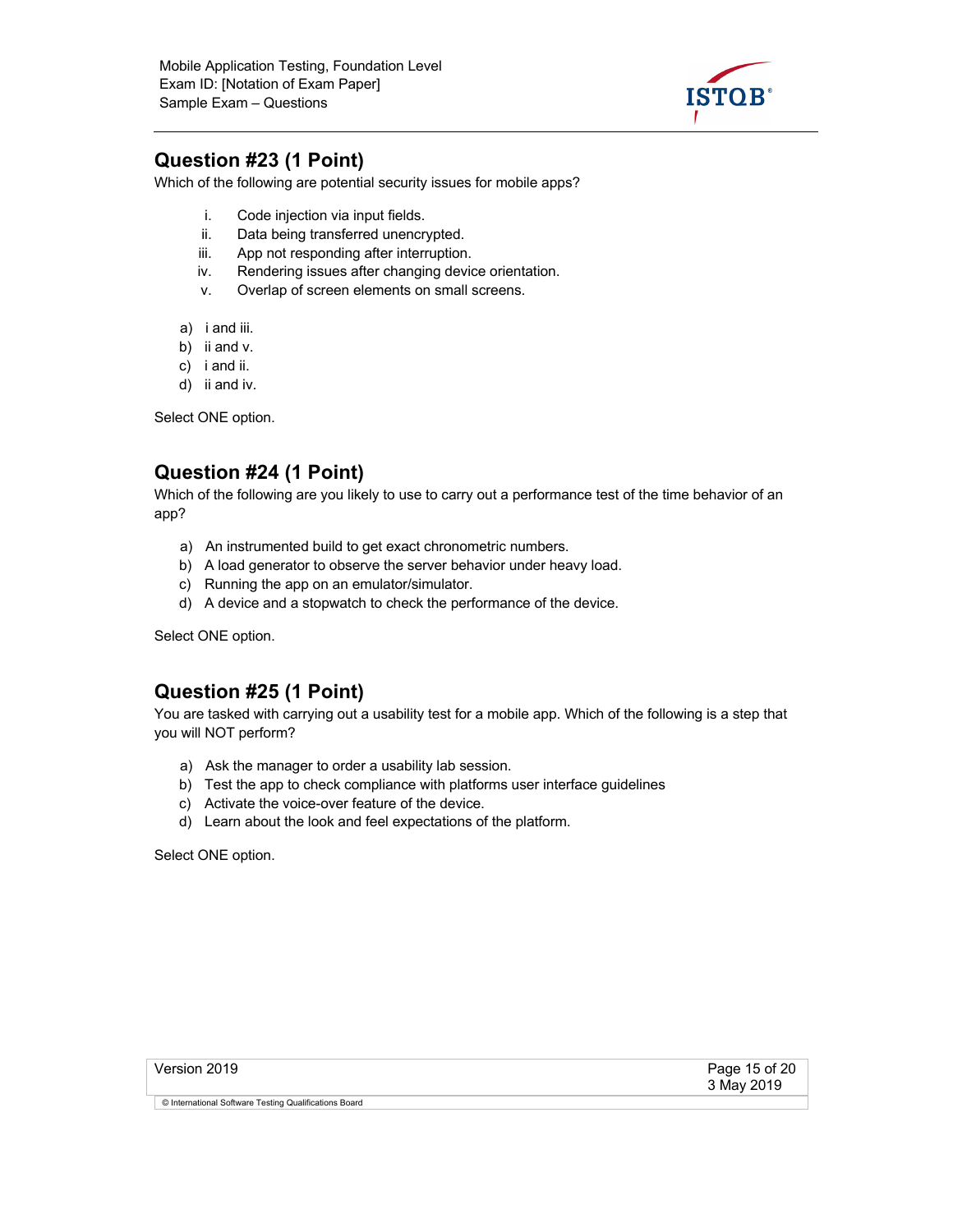

#### **Question #26 (1 Point)**

What does the mnemonic "CRUD" stand for in the context of data validation testing?

- a) Copy, Rename, Update, Delete.
- b) Create, Read, Undo, Delete.
- c) Create, Read, Update, Delete.
- d) Create, Read, Undo, Deploy.

Select ONE option.

#### **Question #27 (1 Point)**

You are conducting internationalization testing. While you execute the tests you partly see pseudostrings and partly English strings. Which of the following is the most likely cause?

- a) Missing translations.
- b) Hard-coded English strings.
- c) Wrong language settings of the device.
- d) Something went wrong during build.

Select ONE option.

#### **Question #28 (1 Point)**

Why should accessibility testing be conducted?

- a) To determine if the app is usable by users with differing needs.
- b) Because it is required by the W3C and the platform providers.
- c) To completely test the application.
- d) As generic test cases exist that must be executed for every application.

Select ONE option.

#### **Question #29 (1 Point)**

You are a tester in a team developing a mobile app. Your team has finished the current version of the app and has released it to the application store. Which of the following is your next activity?

- a) Archiving testware.
- b) Post-release testing.
- c) Application store approval testing.
- d) Test closure.

| Version 2019                                          | Page 16 of 20<br>3 May 2019 |
|-------------------------------------------------------|-----------------------------|
| © International Software Testing Qualifications Board |                             |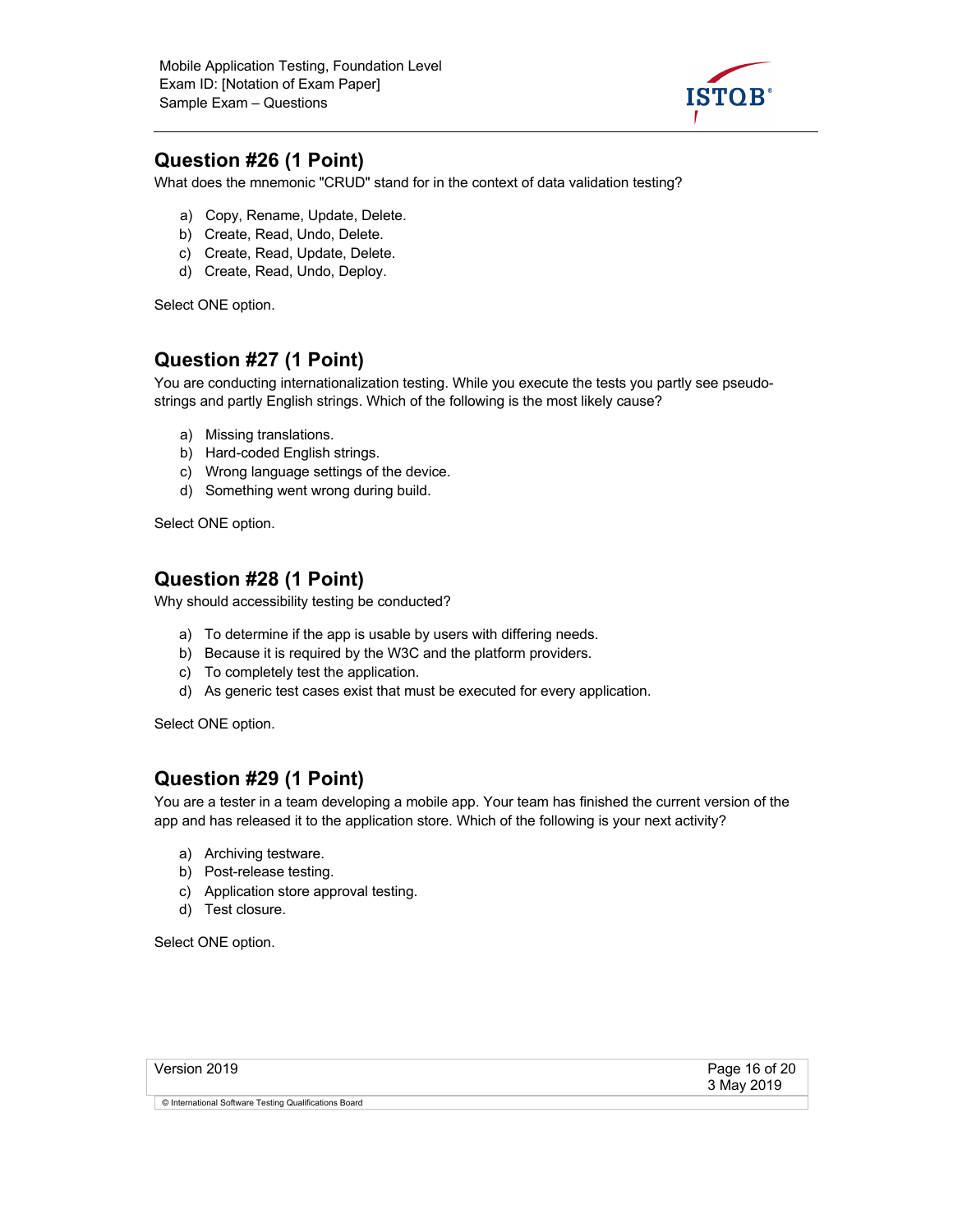

## **Question #30 (1 Point)**

You are a new member in a team which is testing mobile applications. Your team lead asks you to test the app's inputs for a duration of 1 hour, functions for 1 hour, interrupts for 1 hour, and so on. Which of the following is the team lead applying?

- a) Risk-Based Test Management
- b) Delegating the responsibility of his job to you.
- c) Managing Performance Testing.
- d) Session-Based Test Management.

Select ONE option.

#### Question #31 (1 Point)

Your company has just finished developing a brand-new navigation app for smartphones. As the test manager you are now planning exploratory test sessions on mobile devices with your test team. Which of the following approaches would be the BEST to consider, knowing that there is only a short time available for testing?

- a) Executing test sessions with various mobile devices in a device lab of your company.
- b) Designing and executing a high number of test cases using a test management tool.
- c) Planning field tests using a combination of prior defined tours and suitable heuristics.
- d) Defining user scenarios to be performed as tasks by representative participants in a usability lab.

Select ONE option.

#### **Question #32 (1 Point)**

Why is it common for mobile app projects to flip the Test Pyramid?

- a) Unit tests are much more complicated on mobile apps. As a result, it is convenient to only have a few unit tests.
- b) Missing tool support for unit and integration testing for mobile apps.
- c) Mobile apps are always monolithic. As a result, everything can be tested at system level and there is no need to test at lower levels.
- d) Mobile apps require a lot of manual testing, like usability or field testing.

| Version 2019                                          | Page 17 of 20<br>3 May 2019 |
|-------------------------------------------------------|-----------------------------|
| © International Software Testing Qualifications Board |                             |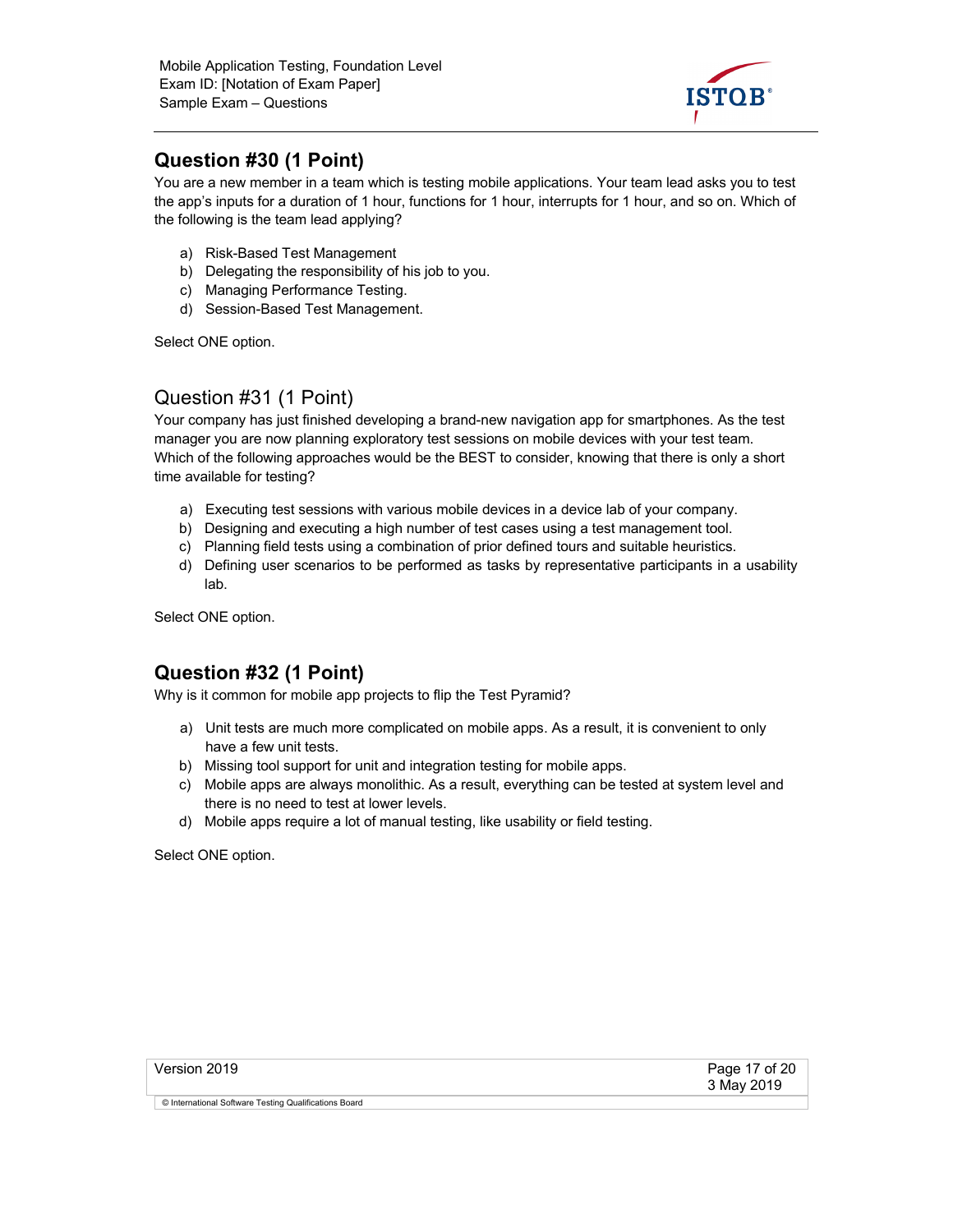

#### **Question #33 (1 Point)**

Which of the following statements is correct for the development environments used for mobile application development?

- a) iOS developers use Visual Studio IDE as their development environment.
- b) Android developers use the Universal Studio IDE while iOS developers use Xcode as their development environment.
- c) Android developers use the Xcode IDE as their development environment.
- d) iOS developers use the Xcode IDE as their development environment.

Select ONE option.

#### **Question #34 (1 Point)**

Which of the following is NOT a task that can be typically performed by using a software development kit (SDK) for mobile applications?

- a) Taking screenshots.
- b) Designing test cases.
- c) Pushing random events to the application.
- d) Creating virtual devices.

Select ONE option.

### **Question #35 (1 Point)**

You are assigned as a tester for a mobile app with a client-server architecture. In order to better utilize available equipment, the company decides to use the employee's PC without the application being connected to a real server, in order to test the basic features in early test stages. Which of the following architectures would you recommend that the developer of the Android app should use in the early test stages of the development to verify the functional suitability of the basic features?

- a) Have the server emulator installed on the developer's PC and the simulator of the mobile application installed on a real device.
- b) Have the simulator of the mobile application installed on one of the Android Virtual Device's (AVD's) device emulators and the server emulator installed on the developer's PC.
- c) Have the server simulator installed on the developer's PC and the mobile application installed on one of the AVD's device emulators.
- d) Have the server simulator and the emulated mobile application installed directly on the developer's PC.

| Version 2019                                          | Page 18 of 20<br>3 May 2019 |
|-------------------------------------------------------|-----------------------------|
| © International Software Testing Qualifications Board |                             |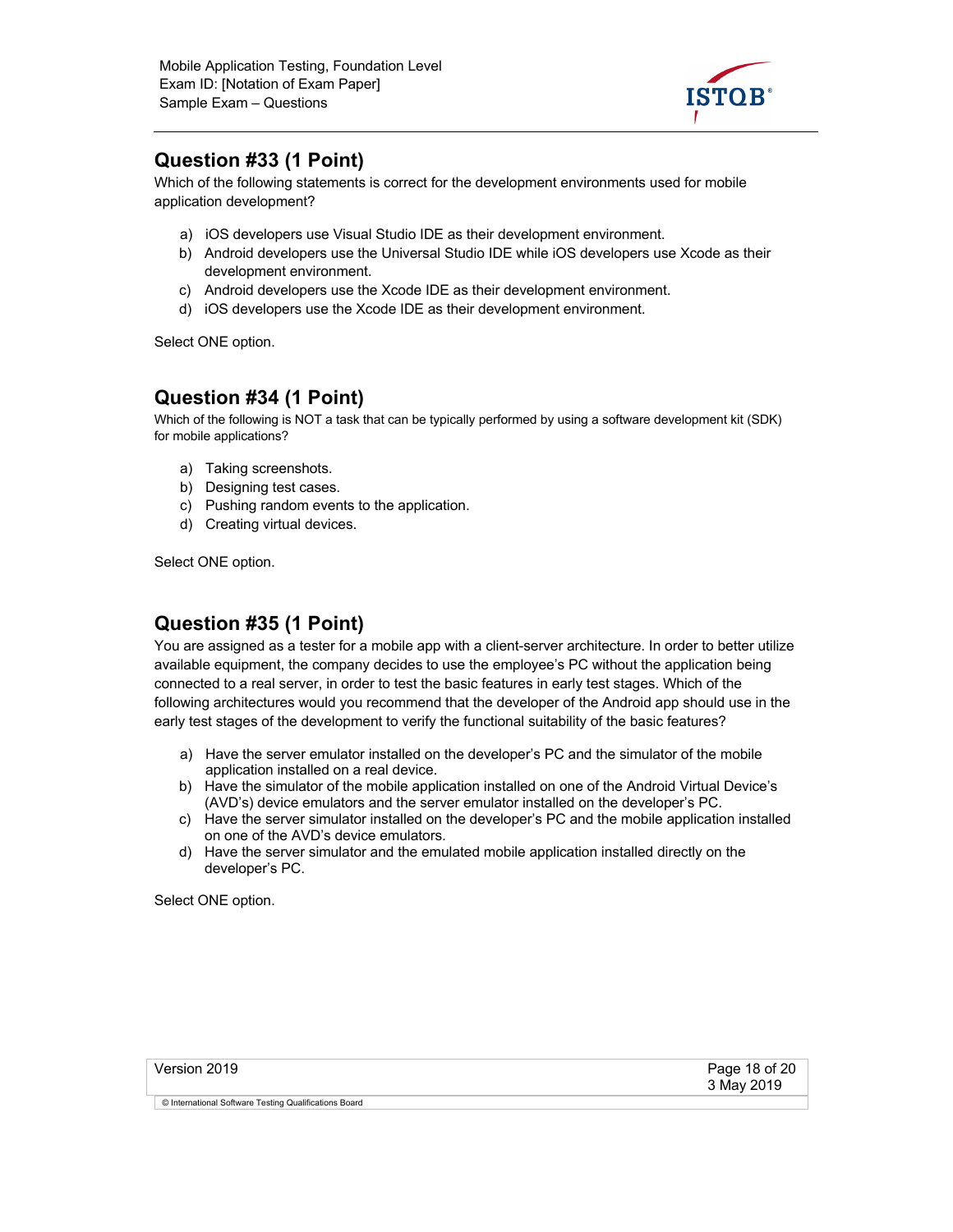

## **Question #36 (1 Point)**

You are the test manager in a digital banking division at a Fintech company that is upgrading the Android-based mobile banking application of a mid-level financial institution. The upgrade incorporates an innovative security mechanism that uses fingerprint and face recognition features for enhanced app security. Which of the following represents the BEST approach to use in order to setup your test lab for this enhancement?

- a) Setup a remote test lab in order to test the new innovative mobile banking application on as many types of devices as possible.
- b) Setup an on-premise lab in order to effectively test the new unique device-related features of the innovative mobile banking application.
- c) Setup a remote test lab in order to test the mobile banking application on many types of different devices and an on-premise lab to cover the maximum of possible devices.
- d) Setup a remote test lab in order to test the new innovative mobile banking application on many types of Android devices from different device manufacturers and save money for the company.

Select ONE option.

#### **Question #37 (1 Point)**

Which of the following statement does NOT correctly distinguish between the common mobile testing automation approaches?

- e) Agent-based testing approach are best used for executing mobile web applications, whereas device-based testing are best used for all types of mobile applications.
- f) Agent-based testing approach utilizes a string sent by the browser to spoof a particular browser, whereas device-based testing approach has to be executed on a particular mobile gadget.
- g) Native apps are best tested using the general web application automation tools, whereas mobile apps need specific tools.
- h) The mode of operation for the agent-based testing approach is to mimic the browser characteristics, whereas that of the device-based testing approach is to operate on the actual browser.

| Version 2019                                          | Page 19 of 20<br>3 May 2019 |
|-------------------------------------------------------|-----------------------------|
| © International Software Testing Qualifications Board |                             |